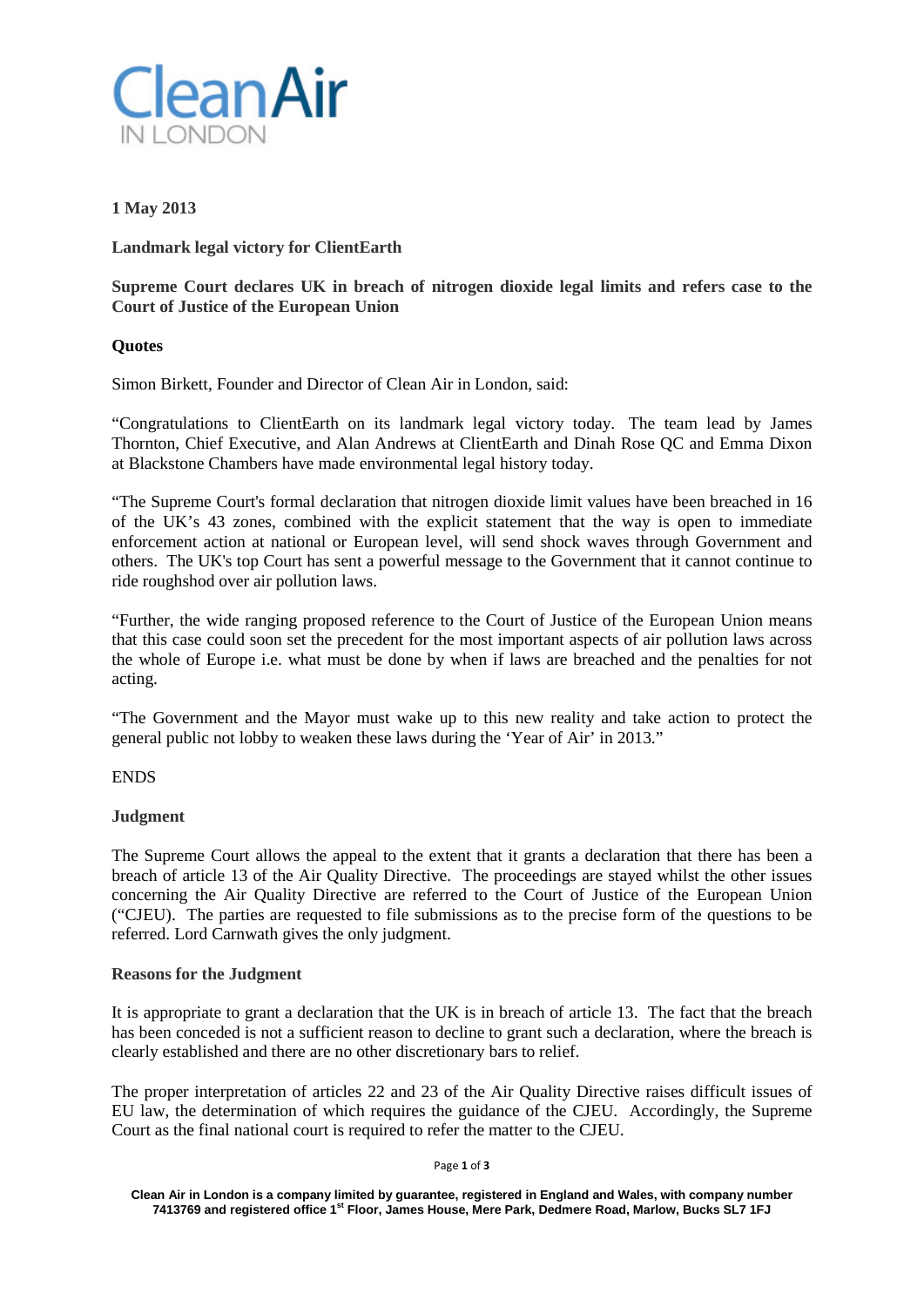

The parties are invited to make submissions as to precise form of the questions to be referred to the CJEU. Subject to those submissions, the following questions appear to be appropriate:

- i. Where in a given zone or agglomeration conformity with the limit values for nitrogen dioxide cannot be achieved by the deadline of 1 January 2010 specified in annex XI of Directive 2008/50/EC (the Directive), is a Member State obliged pursuant to the Directive and/or article 4 of the Treaty on the European Union (TEU) to seek postponement of the deadline in accordance with article 22 of the Directive?
- ii. If so, in what circumstances (if any) may a Member State be relieved of that obligation?
- iii. If the answer to (i) is no, to what extent (if at all) are the obligations of a Member State which has failed to comply with article 13, and has not made an application under article 22, affected by article 23 (in particular its second paragraph)?
- iv. In the event of non-compliance with article 13, and in the absence of an application under article 22, what (if any) remedies must a national court provide as a matter of European law in order to comply with article 30 of the Directive and/or article 4 or 19 TEU?

## **Supreme Court media release** (1 May 2013)

[http://www.supremecourt.gov.uk/decided-cases/docs/UKSC\\_2012\\_0179\\_PressSummary.pdf](http://www.supremecourt.gov.uk/decided-cases/docs/UKSC_2012_0179_PressSummary.pdf) [CAL 237 Supreme Court 010513\\_Press summary](http://cleanairinlondon.org/?attachment_id=5169)

## **Supreme Court judgment** (1 May 2013)

[http://www.supremecourt.gov.uk/decided-cases/docs/UKSC\\_2012\\_0179\\_Judgment.pdf](http://www.supremecourt.gov.uk/decided-cases/docs/UKSC_2012_0179_Judgment.pdf) [CAL 237 Supreme Court judgment 010513](http://cleanairinlondon.org/?attachment_id=5170)

## **ClientEarth media release** (1 May 2013)

[http://www.clientearth.org/201305012170/news/press-releases/supreme-court-rules-uk-government](http://www.clientearth.org/201305012170/news/press-releases/supreme-court-rules-uk-government-is-breaking-air-pollution-laws-2170)[is-breaking-air-pollution-laws-2170](http://www.clientearth.org/201305012170/news/press-releases/supreme-court-rules-uk-government-is-breaking-air-pollution-laws-2170)

## **Summary of legal status of UK zones and agglomerations with respect to nitrogen dioxide**

[CAL 206 UK AQ Zones and AQ\\_Updated draft 051012](http://cleanairinlondon.org/?attachment_id=5171)

## **Quick guide to air pollution and the 'Year of Air'**

<http://cleanairinlondon.org/news/quick-guide-to-air-pollution/>

## **15 January 2012**

'Clean Air in London' lodges complaint over breaches of air pollution laws in London

Page **2** of **3**